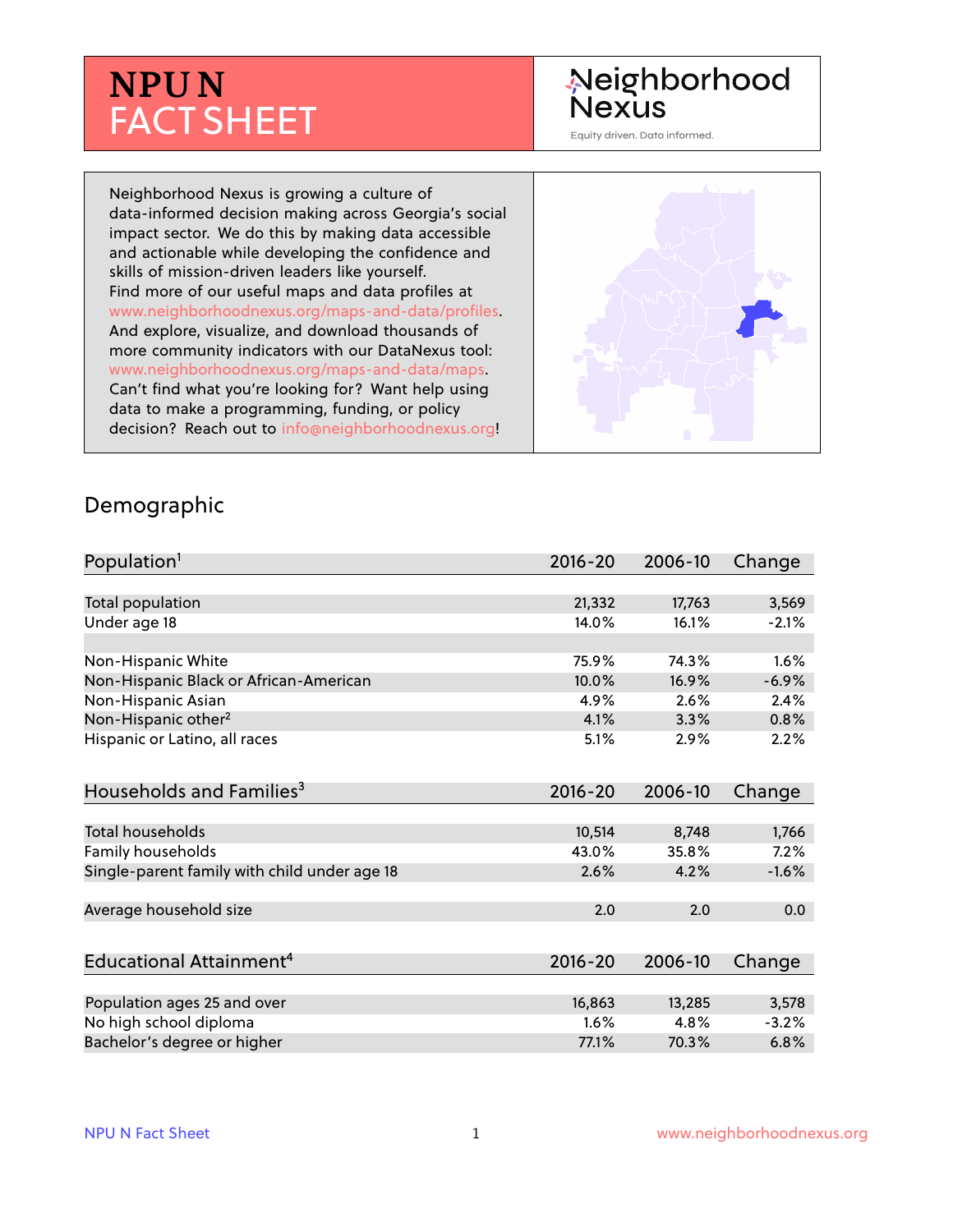## Change Measures, continued...

| Employment <sup>5</sup>                            | $2016 - 20$ | 2006-10  | Change   |
|----------------------------------------------------|-------------|----------|----------|
|                                                    |             |          |          |
| Total workers residing in NPU                      | 11,236      | 8,282    | 2,954    |
| Workers with earnings \$1250/month or less         | 10.0%       | 18.8%    | $-8.7%$  |
| Workers with earnings \$1251/month to \$3333/month | 17.2%       | 36.1%    | $-18.9%$ |
| Workers with earnings greater than \$3333/month    | 72.8%       | 45.2%    | 27.6%    |
| Total jobs located in NPU                          | 8,411       | 6,640    | 1,771    |
| Jobs with earnings \$1250/month or less            | 31.2%       | 25.4%    | 5.8%     |
| Jobs with earnings \$1251/month to \$3333/month    | 35.9%       | 45.8%    | $-9.9%$  |
| Jobs with earnings greater than \$3333/month       | 32.9%       | 28.8%    | 4.1%     |
|                                                    |             |          |          |
| Jobs/workers ratio                                 | 0.7         | 0.8      | $-0.1$   |
| Income and Poverty <sup>6</sup>                    | $2016 - 20$ | 2006-10  | Change   |
|                                                    |             |          |          |
| Median household income                            | \$110,407   | \$65,892 | \$44,515 |
|                                                    |             |          |          |
| Population for whom poverty status is determined   | 21,288      | 17,670   | 3,618    |
| Population below poverty                           | 5.4%        | 12.5%    | $-7.1%$  |
| Housing <sup>7</sup>                               | $2016 - 20$ | 2006-10  | Change   |
|                                                    |             |          |          |
| Total housing units                                | 11,641      | 10,170   | 1,470    |
| Occupied housing units                             | 90.3%       | 86.0%    | 4.3%     |
| Vacant housing units                               | 9.7%        | 14.0%    | $-4.3%$  |
|                                                    |             |          |          |
| Occupied housing units                             | 10,514      | 8,748    | 1,766    |
| Owner occupied housing units                       | 54.7%       | 56.2%    | $-1.5%$  |
| Renter occupied housing units                      | 45.3%       | 43.8%    | 1.5%     |
|                                                    |             |          |          |
| Access to a Vehicle <sup>8</sup>                   | $2016 - 20$ | 2006-10  | Change   |
|                                                    |             |          |          |
| Occupied housing units                             | 10,514      | 8,748    | 1,766    |
| No vehicle available                               | 7.3%        | 7.5%     | $-0.2%$  |
| Crime Rates, per 10,000 Population <sup>9</sup>    | 2017-21     | 2012-16  | Change   |
|                                                    |             |          |          |
| All Part I crimes                                  | 453.1       | 568.2    | $-115.0$ |
| Violent crime                                      | 23.8        | 44.5     | $-20.7$  |
| Murder                                             | 0.3         | 0.4      | $-0.1$   |
| Robbery                                            | 13.3        | 31.5     | $-18.2$  |
| Aggravated assault                                 | 10.2        | 12.6     | $-2.4$   |
| Property crime                                     | 429.3       | 523.6    | $-94.3$  |
| <b>Burglary</b>                                    | 29.4        | 63.1     | $-33.7$  |
| Larceny                                            | 360.7       | 388.2    | $-27.5$  |
| Vehicle theft                                      | 39.2        | 72.4     | $-33.2$  |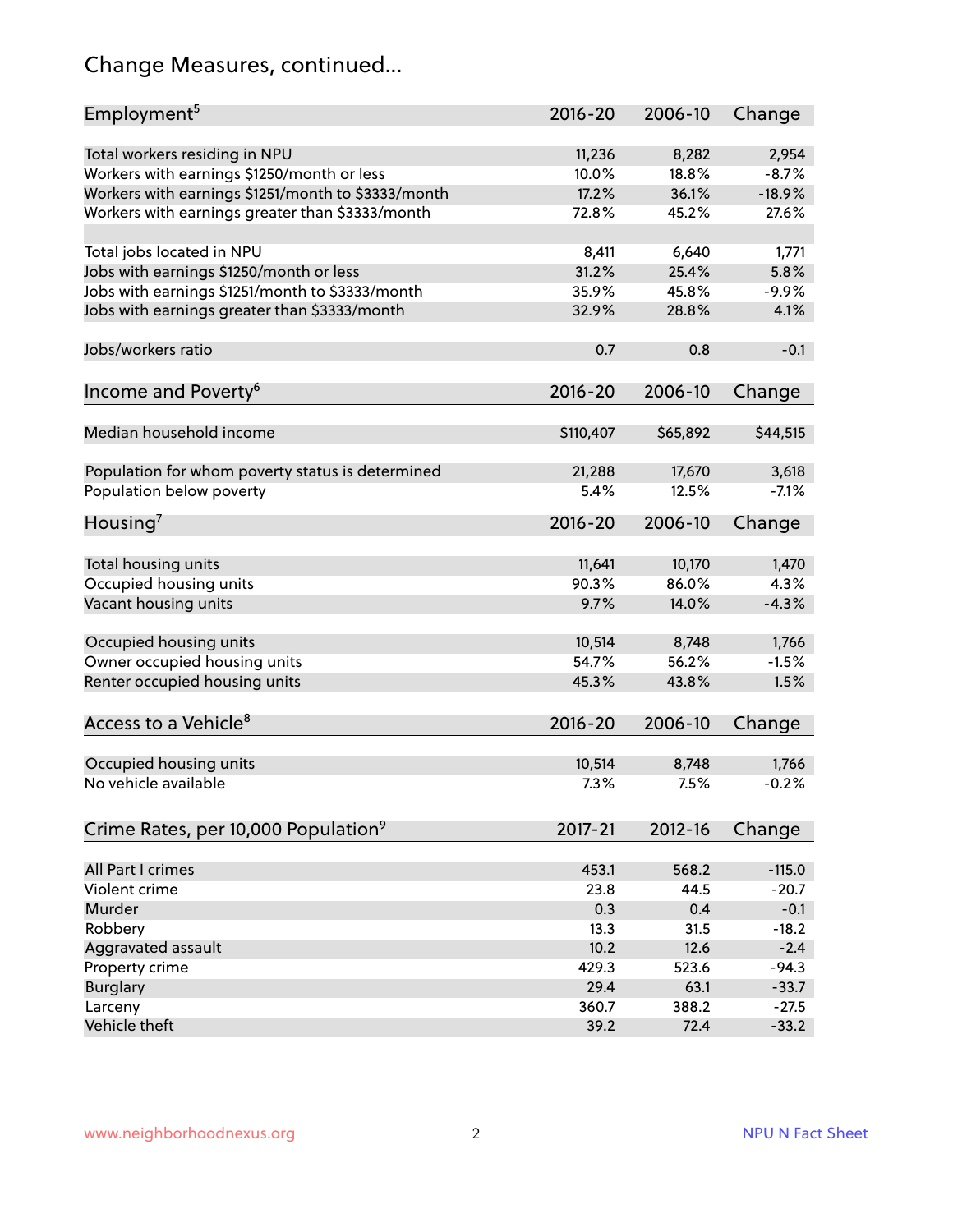## Current Data: Demographic

| Sex and Age, 2016-20 <sup>10</sup>                    | <b>Estimate</b> | Margin of Error |
|-------------------------------------------------------|-----------------|-----------------|
| Total population                                      | 21,332          | $\pm$ 1,142     |
| Male                                                  | 50.0%           | ±2.4%           |
| Female                                                | 50.0%           | $\pm 2.2\%$     |
| Under 5 years                                         | 5.1%            | $\pm 1.0\%$     |
| 5 to 9 years                                          | 2.6%            | $\pm$ 0.7%      |
| 10 to 14 years                                        | 3.9%            | $\pm$ 0.8%      |
| 15 to 19 years                                        | 4.7%            | $\pm 1.1\%$     |
| 20 to 24 years                                        | 4.8%            | $\pm1.6\%$      |
| 25 to 34 years                                        | 28.0%           | $\pm 2.3\%$     |
| 35 to 44 years                                        | 18.5%           | $\pm 1.8\%$     |
| 45 to 54 years                                        | 16.0%           | $\pm 1.6\%$     |
| 55 to 59 years                                        | 5.2%            | $\pm 1.2\%$     |
| 60 to 64 years                                        | 3.0%            | $\pm$ 0.7%      |
| 65 to 74 years                                        | 6.2%            | $\pm 1.4\%$     |
| 75 to 84 years                                        | 1.5%            | $\pm$ 0.5%      |
| 85 years and over                                     | 0.6%            | $\pm$ 0.4%      |
| Median age (years)                                    | 35.5            | $\pm$ 0.4       |
| Race and Ethnicity, 2016-20 <sup>11</sup>             | Estimate        | Margin of Error |
| <b>Total population</b>                               | 21,332          | $\pm$ 1,142     |
| Hispanic or Latino (of any race)                      | 5.1%            | $\pm 1.5\%$     |
| Not Hispanic or Latino                                | 94.9%           | $\pm 1.1\%$     |
| White alone                                           | 75.9%           | $\pm 2.1\%$     |
| Black or African American alone                       | 10.0%           | $\pm 2.4\%$     |
| American Indian and Alaska Native alone               | 0.0%            | $\pm$ 0.2%      |
| Asian alone                                           | 4.9%            | $\pm1.6\%$      |
| Native Hawaiian and other Pacific Islander alone      | 0.0%            | $\pm$ 0.2%      |
| Some other race alone                                 | 0.5%            | $\pm$ 0.4%      |
| Two or more races                                     | 3.6%            | $\pm 1.1\%$     |
| U.S. Citizenship Status, 2016-20 <sup>12</sup>        | <b>Estimate</b> | Margin of Error |
| Foreign-born population                               | 1,676           | $\pm 307$       |
| Naturalized U.S. citizen                              | 65.8%           | $\pm$ 8.6%      |
| Not a U.S. citizen                                    | 34.2%           | $\pm$ 7.9%      |
| Citizen, Voting Age Population, 2016-20 <sup>13</sup> | <b>Estimate</b> | Margin of Error |
| Citizen, 18 and over population                       | 17,778          | $\pm$ 975       |
| Male                                                  | 50.0%           | $\pm 2.9\%$     |
| Female                                                | 50.0%           | $\pm 2.5\%$     |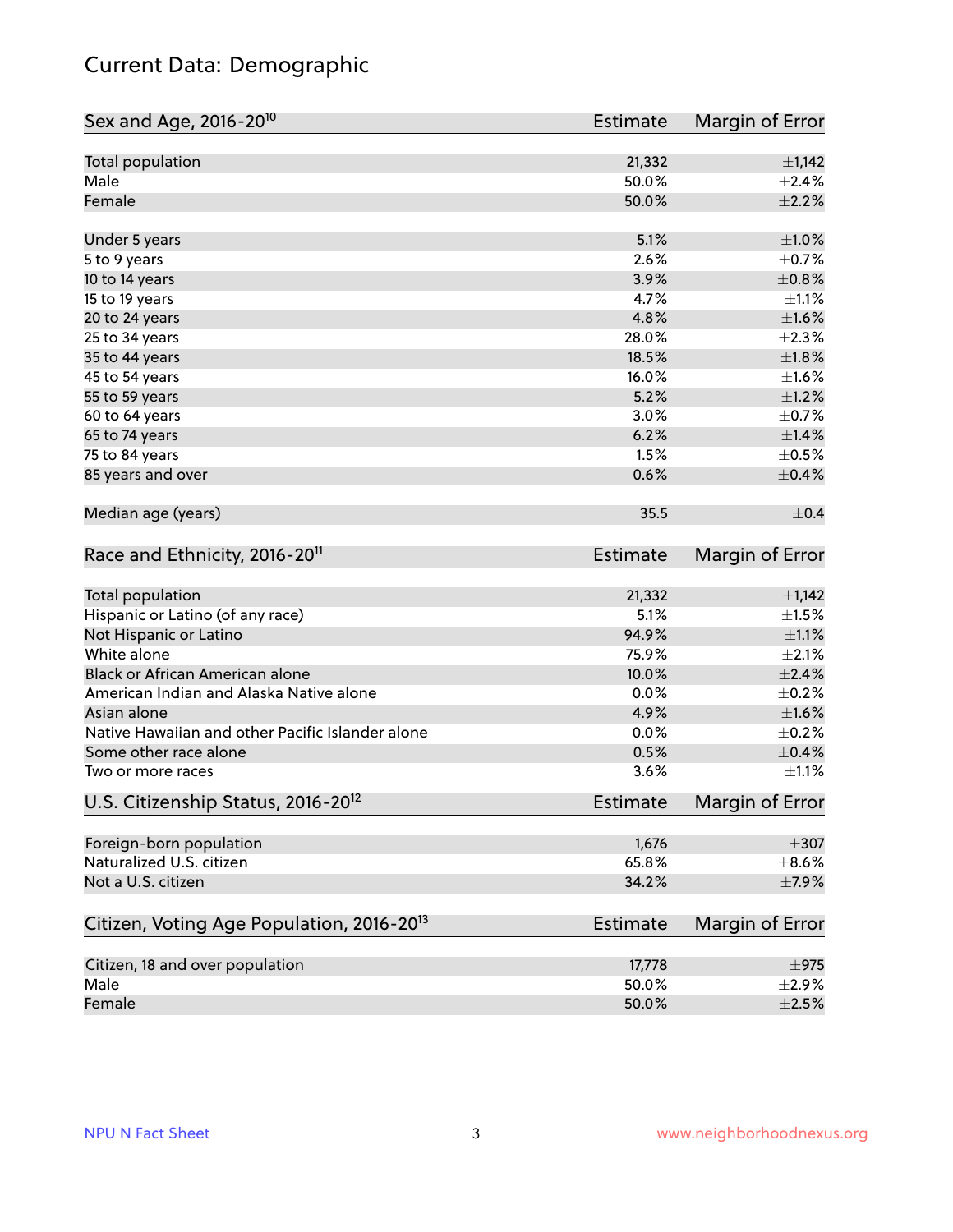#### Current Data: Economic

| Income, 2016-20 <sup>14</sup>                           | Estimate  | Margin of Error |
|---------------------------------------------------------|-----------|-----------------|
|                                                         |           |                 |
| All households                                          | 10,514    | $\pm$ 573       |
| Less than \$10,000                                      | 2.0%      | $\pm$ 0.9%      |
| \$10,000 to \$14,999                                    | 1.7%      | $\pm$ 0.9%      |
| \$15,000 to \$24,999                                    | 4.2%      | $\pm 1.8\%$     |
| \$25,000 to \$34,999                                    | 2.8%      | $\pm 1.3\%$     |
| \$35,000 to \$49,999                                    | 6.9%      | $\pm 1.7\%$     |
| \$50,000 to \$74,999                                    | 13.0%     | $\pm 2.7\%$     |
| \$75,000 to \$99,999                                    | 14.4%     | $\pm 2.5\%$     |
| \$100,000 to \$149,999                                  | 20.9%     | $\pm 3.6\%$     |
| \$150,000 to \$199,999                                  | 10.5%     | $\pm 1.5\%$     |
| \$200,000 or more                                       | 23.5%     | $\pm 2.5\%$     |
| Median household income (dollars)                       | \$110,407 | $\pm$ 4,057     |
| Mean household income (dollars)                         | \$153,832 | $\pm$ 9,740     |
| Households with earnings                                | 91.6%     | $\pm1.6\%$      |
| Mean earnings (dollars)                                 | \$156,811 | ±10,821         |
| Households with Social Security                         | 12.5%     | $\pm 2.4\%$     |
| Mean Social Security income (dollars)                   | \$20,045  | $\pm$ 5,521     |
| Households with retirement income                       | 7.9%      | $\pm1.6\%$      |
| Mean retirement income (dollars)                        | \$47,526  | ±9,971          |
| Households with Supplemental Security Income            | 2.2%      | $\pm 1.5\%$     |
| Mean Supplemental Security Income (dollars)             | \$5,348   | $\pm$ 3,573     |
| Households with cash public assistance income           | 0.6%      | $\pm$ 0.5%      |
| Mean cash public assistance income (dollars)            | \$489     | $\pm$ 430       |
| Households with Food Stamp/SNAP benefits in the past 12 | 2.6%      | $\pm1.6\%$      |
| months                                                  |           |                 |
| Family households                                       | 4,525     | $\pm$ 376       |
| Less than \$10,000                                      | 0.9%      | $\pm 1.0\%$     |
| \$10,000 to \$14,999                                    | 1.5%      | $\pm 1.3\%$     |
| \$15,000 to \$24,999                                    | 1.2%      | $\pm 1.6\%$     |
| \$25,000 to \$34,999                                    | 2.6%      | $\pm 2.8\%$     |
|                                                         |           |                 |
| \$35,000 to \$49,999                                    | 2.5%      | $\pm 2.0\%$     |
| \$50,000 to \$74,999                                    | 8.0%      | $\pm$ 4.1%      |
| \$75,000 to \$99,999                                    | 7.0%      | $\pm 2.2\%$     |
| \$100,000 to \$149,999                                  | 22.7%     | $\pm$ 4.0%      |
| \$150,000 to \$199,999                                  | 15.5%     | $\pm 2.8\%$     |
| \$200,000 or more                                       | 38.2%     | $\pm$ 4.5%      |
| Median family income (dollars)                          | \$161,755 | $\pm$ 9,524     |
| Mean family income (dollars)                            | \$198,065 | ±13,558         |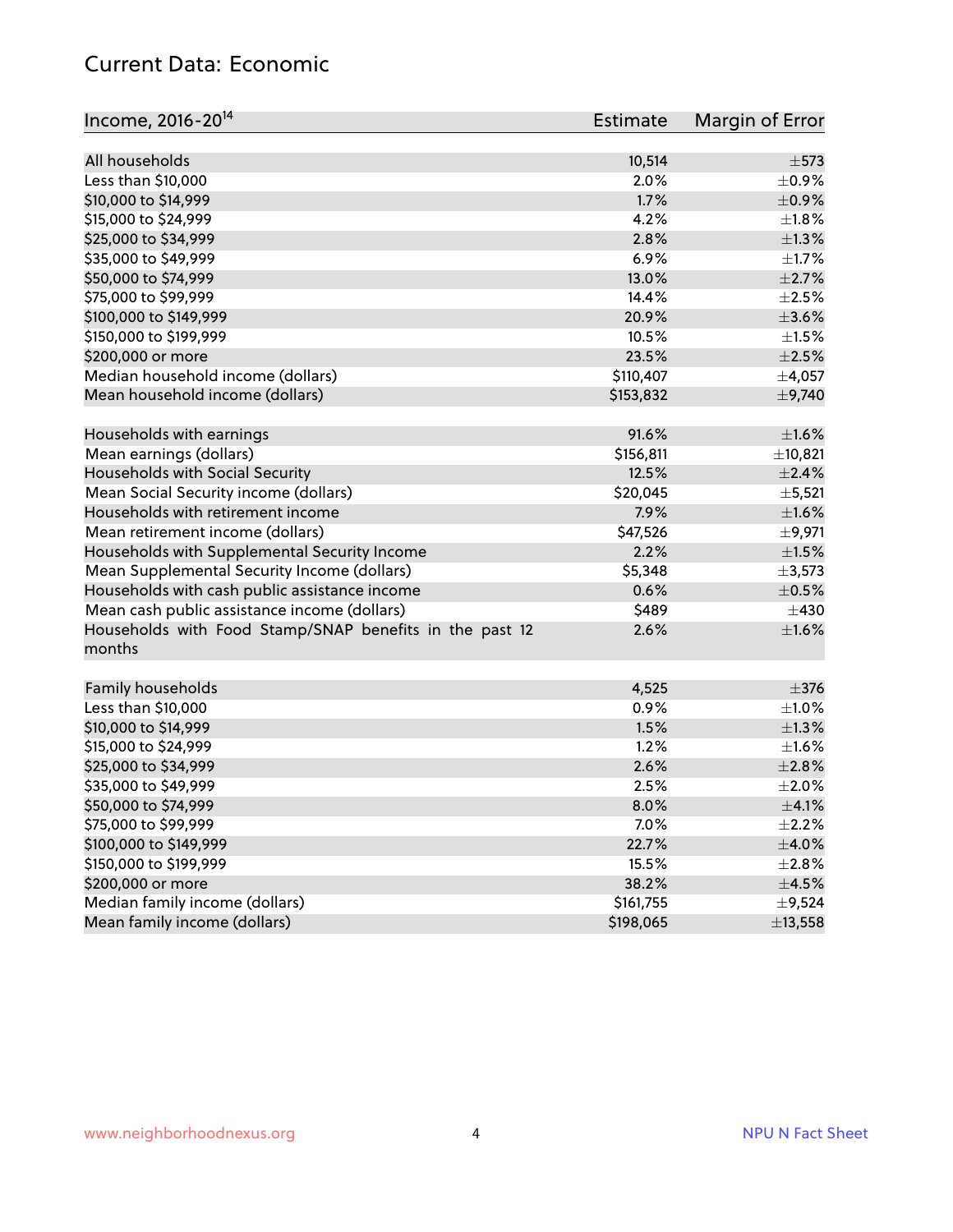## Current Data: Economic, continued...

| Income, 2016-20, continued <sup>15</sup>                              | <b>Estimate</b> | <b>Margin of Error</b> |
|-----------------------------------------------------------------------|-----------------|------------------------|
|                                                                       |                 |                        |
| Nonfamily households                                                  | 5,989           | $\pm$ 557              |
| Median nonfamily income (dollars)                                     | \$85,257        | $\pm$ 3,180            |
| Mean nonfamily income (dollars)                                       | \$116,281       | ±14,008                |
| Median earnings for workers (dollars)                                 | \$70,473        | ±2,573                 |
| Median earnings for male full-time, year-round workers<br>(dollars)   | t               | $^+$                   |
| Median earnings for female full-time, year-round workers<br>(dollars) | \$75,620        | ±3,729                 |
| Per capita income (dollars)                                           | \$78,707        | ±5,569                 |
| Families Below Poverty Level, 2016-20 <sup>16</sup>                   | Estimate        | <b>Margin of Error</b> |
|                                                                       |                 |                        |
| <b>All Families</b>                                                   | 4,525           | $\pm$ 376              |
| Percent below poverty                                                 | 2.4%            | $\pm$ 1.4%             |
| Families with related children under 18 years                         | 1,890           | $\pm 274$              |
| Percent below poverty                                                 | 2.2%            | $\pm$ 3.9%             |
| Families with related children under 5 years only                     | 656             | $\pm 213$              |
| Percent below poverty                                                 | 2.5%            | $\pm$ 10.5%            |
| Married couple families                                               | 3,828           | $\pm 360$              |
| Percent below poverty                                                 | 0.9%            | $\pm 1.1\%$            |
| Married couple families with related children under 18 years          | 1,493           | $\pm 232$              |
| Percent below poverty                                                 | 1.4%            | ±2.8%                  |
| Married couple families with related children under 5 years           | 600             | $\pm$ 194              |
| Percent below poverty                                                 | 2.5%            | $\pm$ 7.1%             |
| Families with female householder, no spouse present                   | 459             | $\pm$ 132              |
| Percent below poverty                                                 | 6.7%            | ±10.4%                 |
| Families with female householder, no spouse present with              | 248             | $\pm$ 107              |
| related children under 18 years                                       |                 |                        |
| Percent below poverty                                                 | 8.0%            | $\pm$ 18.6%            |
| Families with female householder, no spouse present with              | 33              | $\pm 63$               |
| related children under 5 years                                        |                 |                        |
| Percent below poverty                                                 | 0.0%            | ±116.7%                |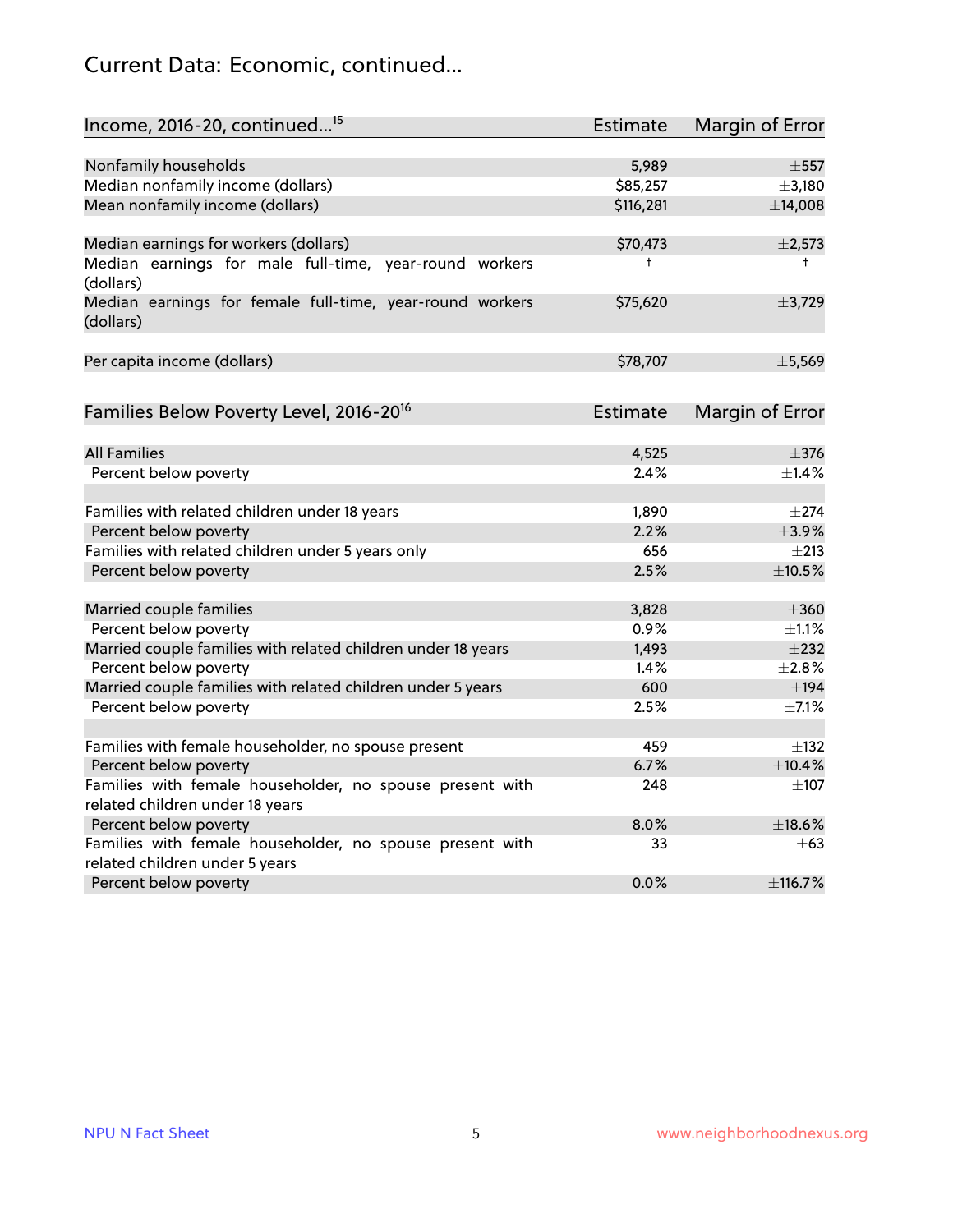## Current Data: Economic, continued...

| People Below Poverty Level, 2016-20 <sup>17</sup> | <b>Estimate</b> | Margin of Error |
|---------------------------------------------------|-----------------|-----------------|
|                                                   |                 |                 |
| Total population                                  | 21,288          | $\pm$ 1,140     |
| Percent below poverty                             | 5.4%            | $\pm$ 1.4%      |
| Population under 18 years                         | 2,962           | $\pm$ 384       |
| Percent below poverty                             | 3.2%            | $\pm$ 4.8%      |
| Population 18 years and over                      | 18,326          | $\pm$ 990       |
| Percent below poverty                             | 5.8%            | $\pm 1.3\%$     |
| Population 18 to 64 years                         | 16,566          | ±931            |
| Percent below poverty                             | 5.8%            | $\pm$ 1.4%      |
| Population 65 years and over                      | 1,759           | $\pm$ 338       |
| Percent below poverty                             | 5.2%            | $\pm$ 4.4%      |

| Poverty by Race/Ethnicity, 2016-20 <sup>18</sup> | Estimate | Margin of Error |
|--------------------------------------------------|----------|-----------------|
|                                                  |          |                 |
| Non-Hispanic White population                    | 16,164   | $\pm$ 969       |
| Percent below poverty                            | 3.8%     | $\pm 1.1\%$     |
| <b>Black population</b>                          | 2,307    | $\pm$ 550       |
| Percent below poverty                            | 14.3%    | $\pm$ 7.5%      |
| Asian population                                 | 1,068    | $\pm$ 351       |
| Percent below poverty                            | 4.7%     | $\pm$ 6.3%      |
| Hispanic or Latino population                    | 1,087    | $\pm$ 328       |
| Percent below poverty                            | 8.3%     | $\pm$ 5.7%      |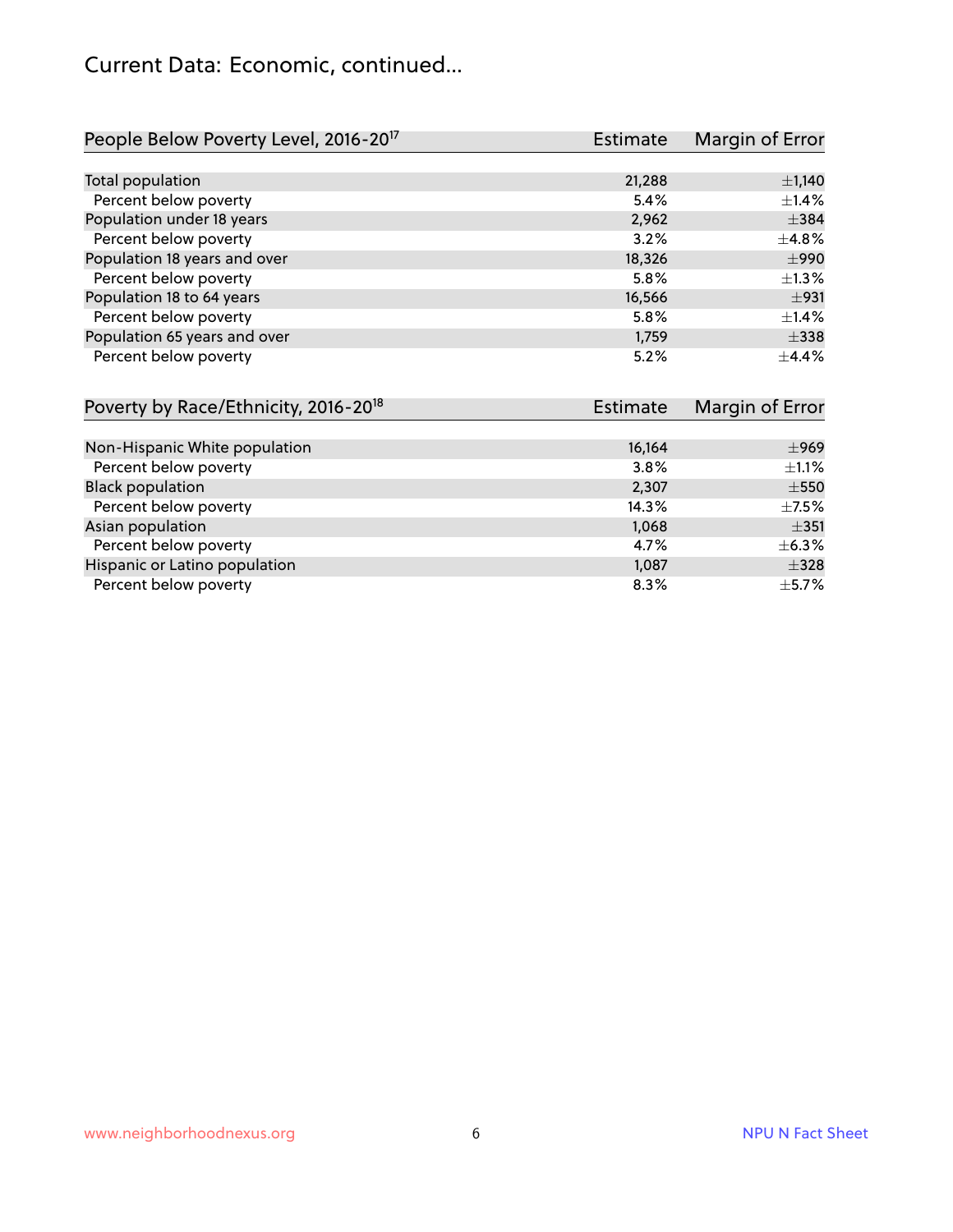## Current Data: Employment

| Employment Status, 2016-20 <sup>19</sup>                                    | Estimate | Margin of Error |
|-----------------------------------------------------------------------------|----------|-----------------|
|                                                                             |          |                 |
| Population 16 years and over                                                | 18,613   | ±1,021          |
| In labor force                                                              | 83.4%    | $\pm 2.1\%$     |
| Civilian labor force                                                        | 83.3%    | $\pm 2.1\%$     |
| Employed                                                                    | 80.4%    | ±1.9%           |
| Unemployed                                                                  | 2.9%     | $\pm1.7\%$      |
| <b>Armed Forces</b>                                                         | 0.1%     | $\pm$ 0.9%      |
| Not in labor force                                                          | 16.6%    | ±2.0%           |
| Civilian labor force                                                        | 15,509   | $\pm$ 933       |
| <b>Unemployment Rate</b>                                                    | 3.5%     | $\pm 2.0\%$     |
|                                                                             |          |                 |
| Females 16 years and over                                                   | 9,280    | $\pm 660$       |
| In labor force                                                              | 82.4%    | $\pm$ 3.7%      |
| Civilian labor force                                                        | 82.2%    | $\pm$ 3.7%      |
| Employed                                                                    | 78.8%    | $\pm$ 3.2%      |
|                                                                             |          |                 |
| Own children of the householder under 6 years                               | 1,191    | $\pm 257$       |
| All parents in family in labor force                                        | 85.2%    | ±10.9%          |
| Own children of the householder 6 to 17 years                               | 1,752    | $\pm 263$       |
| All parents in family in labor force                                        | 77.6%    | ±11.0%          |
|                                                                             |          |                 |
| Industry, 2016-20 <sup>20</sup>                                             | Estimate | Margin of Error |
|                                                                             |          |                 |
| Civilian employed population 16 years and over                              | 14,965   | $\pm 890$       |
| Agriculture, forestry, fishing and hunting, and mining                      | 0.1%     | $\pm$ 0.4%      |
| Construction                                                                | 3.4%     | $\pm1.8\%$      |
| Manufacturing                                                               | 5.0%     | $\pm 1.1\%$     |
| Wholesale trade                                                             | 2.3%     | $\pm 1.1\%$     |
| Retail trade                                                                | 7.1%     | $\pm 2.1\%$     |
| Transportation and warehousing, and utilities                               | 3.7%     | $\pm1.5\%$      |
| Information                                                                 | 5.4%     | $\pm 1.1\%$     |
| Finance and insurance, and real estate and rental and leasing               | 8.4%     | $\pm1.6\%$      |
| Professional, scientific, and management, and administrative                | 24.0%    | $\pm 2.1\%$     |
| and waste management services                                               |          |                 |
| Educational services, and health care and social assistance                 | 20.4%    | $\pm 2.1\%$     |
| Arts, entertainment, and recreation, and accommodation and<br>food services | 10.7%    | ±1.9%           |
| Other services, except public administration                                | 5.0%     | $\pm 1.2\%$     |
| Public administration                                                       | 4.5%     | $\pm$ 1.2%      |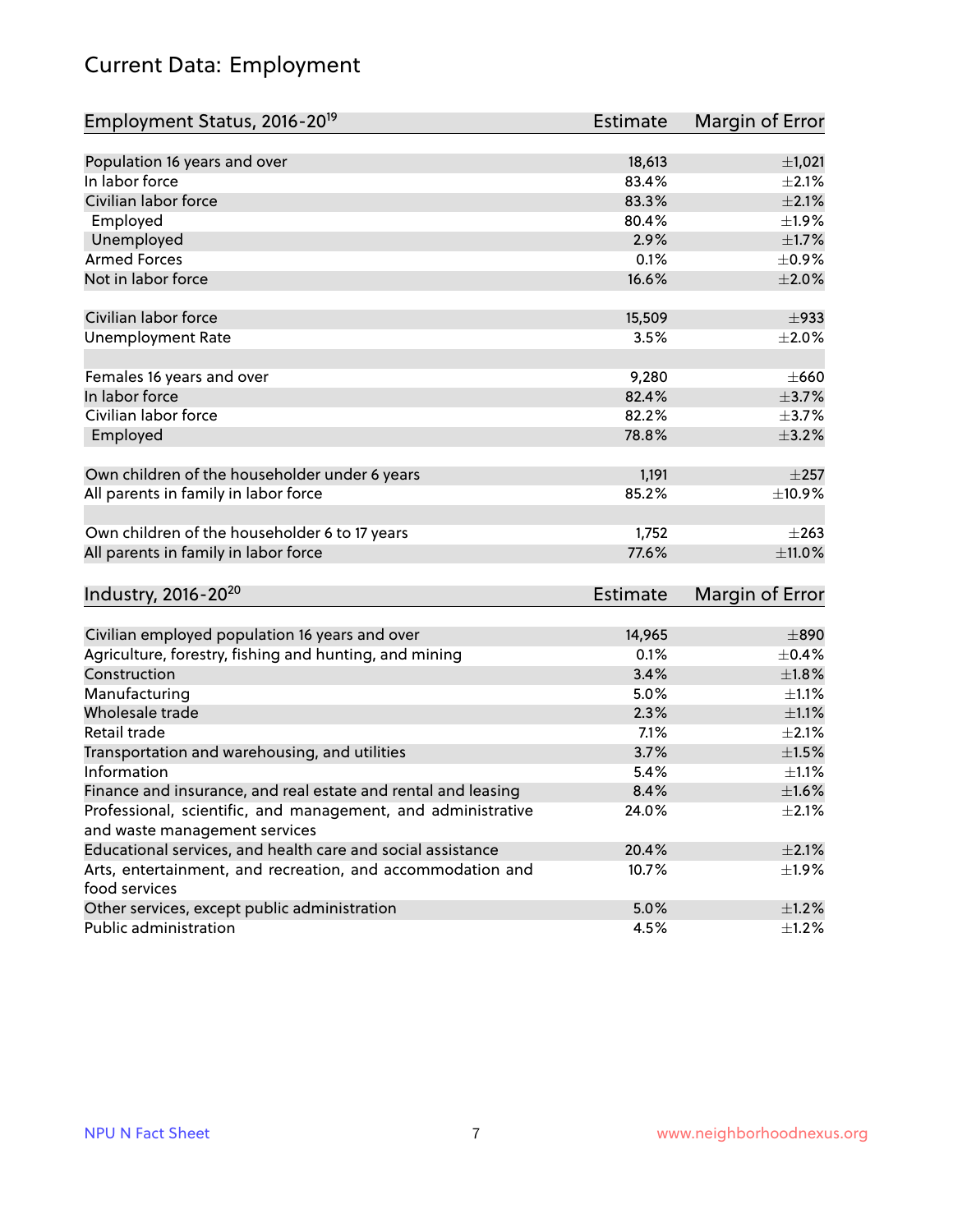## Current Data: Employment, continued...

| Occupation, 2016-20 <sup>21</sup>                            | <b>Estimate</b> | Margin of Error |
|--------------------------------------------------------------|-----------------|-----------------|
| Civilian employed population 16 years and over               | 14,965          | $\pm 890$       |
| Management, business, science, and arts occupations          | 72.8%           | $\pm 1.7\%$     |
| Service occupations                                          | 9.4%            | $\pm 2.0\%$     |
| Sales and office occupations                                 | 13.8%           | $\pm 2.5\%$     |
| Natural resources, construction, and maintenance occupations | 1.5%            | $\pm$ 0.7%      |
| Production, transportation, and material moving occupations  | 2.6%            | $\pm$ 0.7%      |
| Class of Worker, 2016-20 <sup>22</sup>                       | <b>Estimate</b> | Margin of Error |
| Civilian employed population 16 years and over               | 14,965          | $\pm 890$       |
| Private wage and salary workers                              | 83.6%           | $\pm 2.3\%$     |
| Government workers                                           | 10.2%           | $\pm 1.7\%$     |
| Self-employed in own not incorporated business workers       | 5.7%            | $\pm 1.2\%$     |
| <b>Unpaid family workers</b>                                 | 0.4%            | $\pm$ 0.8%      |
| Job Flows, 2019 <sup>23</sup>                                |                 | 2019            |
| Total Jobs in NPU                                            |                 | 8,411           |
| Held by residents of NPU                                     |                 | 7.8%            |
| Held by non-residents of NPU                                 |                 | 92.2%           |
| Jobs by Industry Sector, 2019 <sup>24</sup>                  |                 | 2019            |
| Total Jobs in NPU                                            |                 | 8,411           |
| <b>Goods Producing sectors</b>                               |                 | 7.5%            |
| Trade, Transportation, and Utilities sectors                 |                 | 13.6%           |
| All Other Services sectors                                   |                 | 78.9%           |
| Total Jobs in NPU held by NPU residents                      |                 | 656             |
| <b>Goods Producing sectors</b>                               |                 | 8.7%            |
| Trade, Transportation, and Utilities sectors                 |                 | 11.7%           |
| All Other Services sectors                                   |                 | 79.6%           |
| Jobs by Earnings, 2019 <sup>25</sup>                         |                 | 2019            |
| Total Jobs in NPU                                            |                 | 8,411           |
| Jobs with earnings \$1250/month or less                      |                 | 31.2%           |
| Jobs with earnings \$1251/month to \$3333/month              |                 | 35.9%           |
| Jobs with earnings greater than \$3333/month                 |                 | 32.9%           |
|                                                              |                 |                 |
| Total Jobs in NPU held by NPU residents                      |                 | 656             |
| Jobs with earnings \$1250/month or less                      |                 | 23.8%           |
| Jobs with earnings \$1251/month to \$3333/month              |                 | 34.0%           |
| Jobs with earnings greater than \$3333/month                 |                 | 42.2%           |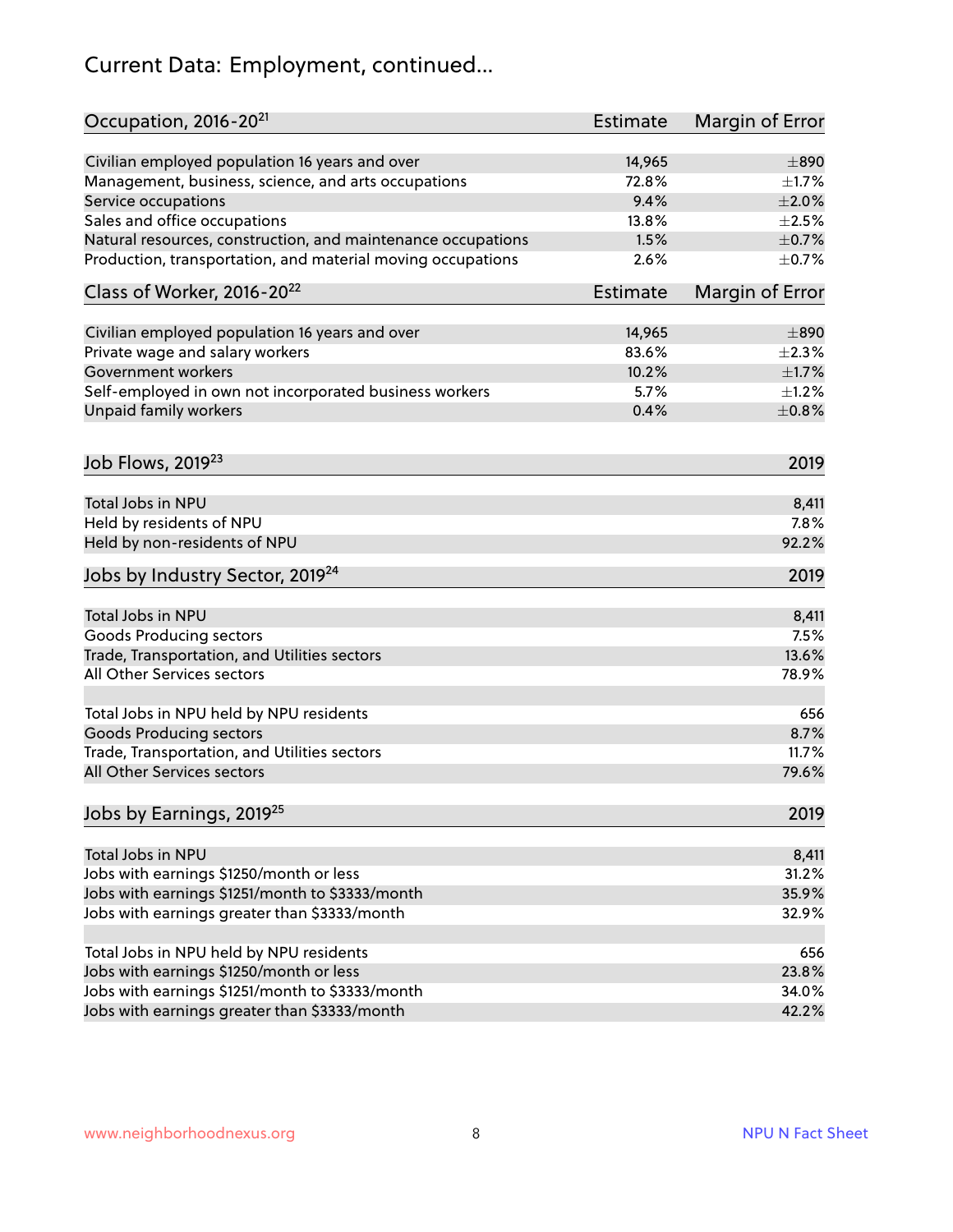## Current Data: Employment, continued...

| Jobs by Age of Worker, 2019 <sup>26</sup> | 2019  |
|-------------------------------------------|-------|
|                                           |       |
| Total Jobs in NPU                         | 8,411 |
| Jobs with workers age 29 or younger       | 33.3% |
| Jobs with workers age 30 to 54            | 52.7% |
| Jobs with workers age 55 or older         | 14.0% |
|                                           |       |
| Total Jobs in NPU held by NPU residents   | 656   |
| Jobs with workers age 29 or younger       | 21.5% |
| Jobs with workers age 30 to 54            | 57.5% |
| Jobs with workers age 55 or older         | 21.0% |

#### Current Data: Education

| School Enrollment, 2016-20 <sup>27</sup>       | <b>Estimate</b> | Margin of Error |
|------------------------------------------------|-----------------|-----------------|
|                                                |                 |                 |
| Population 3 years and over enrolled in school | 3,797           | $+421$          |
| Nursery school, preschool                      | 7.5%            | $\pm 2.2\%$     |
| Kindergarten                                   | 2.9%            | $\pm$ 1.6%      |
| Elementary school (grades 1-8)                 | 30.6%           | $\pm$ 4.2%      |
| High school (grades 9-12)                      | 20.5%           | $\pm$ 4.7%      |
| College or graduate school                     | 38.5%           | $+7.3%$         |

| Educational Attainment, 2016-20 <sup>28</sup> | Estimate | Margin of Error |
|-----------------------------------------------|----------|-----------------|
|                                               |          |                 |
| Population 25 years and over                  | 16,863   | $\pm$ 896       |
| Less than 9th grade                           | 0.6%     | $\pm$ 0.7%      |
| 9th to 12th grade, no diploma                 | 1.1%     | $\pm$ 0.9%      |
| High school graduate (includes equivalency)   | 7.4%     | $\pm 2.3\%$     |
| Some college, no degree                       | 11.1%    | $\pm$ 1.9%      |
| Associate's degree                            | 2.7%     | $\pm$ 0.8%      |
| Bachelor's degree                             | 40.5%    | $\pm 2.6\%$     |
| Graduate or professional degree               | 36.6%    | $\pm$ 2.4%      |
|                                               |          |                 |
| Percent high school graduate or higher        | 98.4%    | $\pm$ 1.9%      |
| Percent bachelor's degree or higher           | 77.1%    | $\pm 2.0\%$     |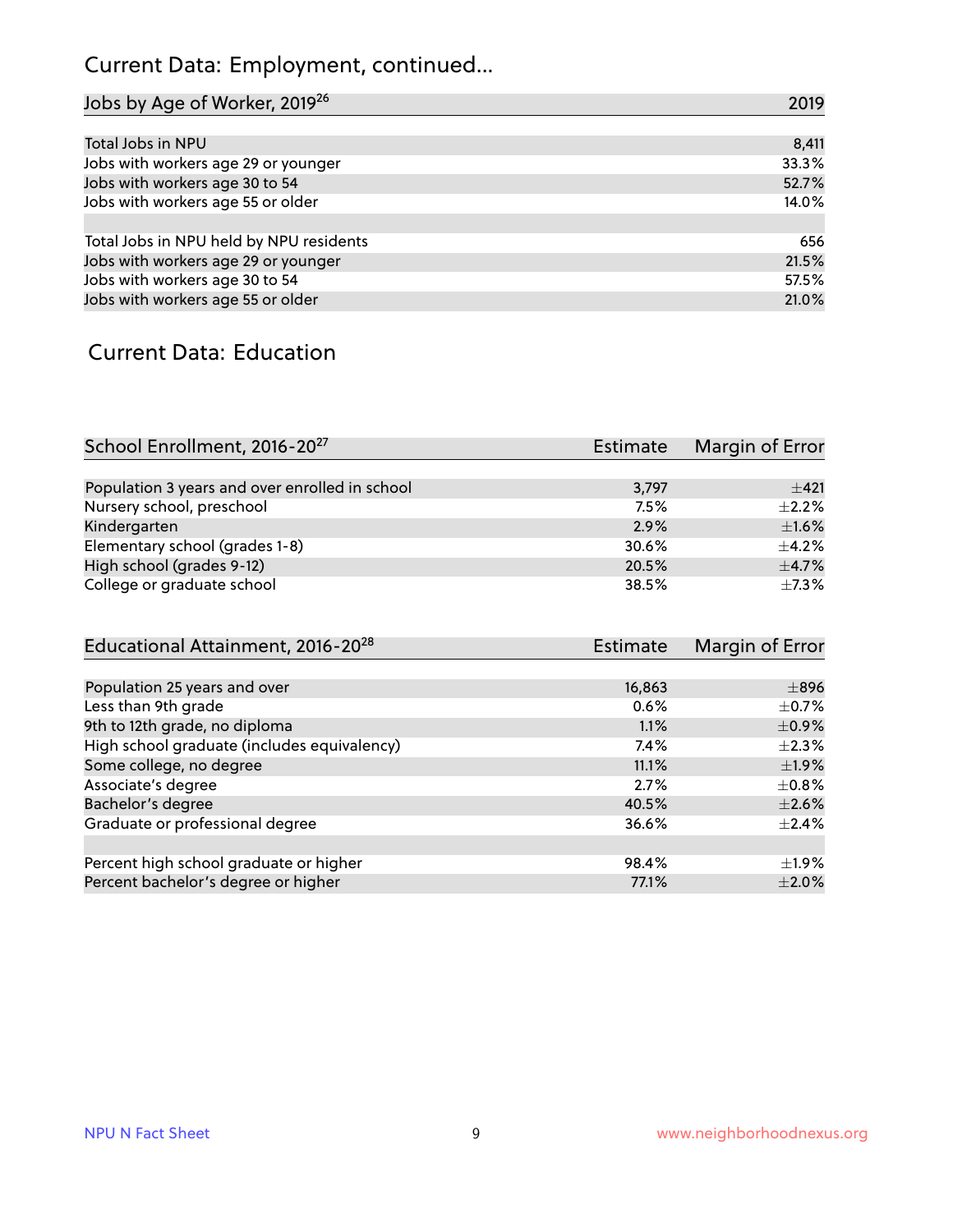#### Current Data: Housing

| Households by Type, 2016-20 <sup>29</sup>            | <b>Estimate</b> | Margin of Error |
|------------------------------------------------------|-----------------|-----------------|
|                                                      |                 |                 |
| <b>Total households</b>                              | 10,514          | $\pm$ 573       |
| Family households (families)                         | 43.0%           | $\pm 2.7\%$     |
| With own children under 18 years                     | 17.7%           | $\pm 2.3\%$     |
| Married-couple family                                | 36.4%           | ±2.8%           |
| With own children of the householder under 18 years  | 14.2%           | $\pm 2.1\%$     |
| Male householder, no spouse present, family          | 2.3%            | $\pm 1.0\%$     |
| With own children of the householder under 18 years  | 1.3%            | $\pm$ 0.8%      |
| Female householder, no spouse present, family        | 4.4%            | $\pm 1.2\%$     |
| With own children of the householder under 18 years  | 2.2%            | $\pm$ 0.9%      |
| Nonfamily households                                 | 57.0%           | ±4.3%           |
| Householder living alone                             | 41.9%           | ±4.3%           |
| 65 years and over                                    | 5.3%            | $\pm1.8\%$      |
|                                                      |                 |                 |
| Households with one or more people under 18 years    | 18.1%           | $\pm 2.2\%$     |
| Households with one or more people 65 years and over | 12.8%           | $\pm 2.5\%$     |
|                                                      |                 |                 |
| Average household size                               | 2.02            | $\pm$ 0.15      |
| Average family size                                  | 2.75            | $\pm 0.06$      |
| Housing Occupancy, 2016-20 <sup>30</sup>             | <b>Estimate</b> | Margin of Error |
|                                                      |                 |                 |
| Total housing units                                  | 11,641          | $\pm$ 543       |
| Occupied housing units                               | 90.3%           | $\pm 2.6\%$     |
| Vacant housing units                                 | 9.7%            | $\pm 2.2\%$     |
|                                                      |                 |                 |
| Homeowner vacancy rate                               | 0.6             | $\pm$ 0.8       |
| Rental vacancy rate                                  | 4.8             | $\pm 2.4$       |
|                                                      |                 |                 |
| Units in Structure, 2016-20 <sup>31</sup>            | <b>Estimate</b> | Margin of Error |
|                                                      |                 |                 |
| Total housing units                                  | 11,641          | $\pm$ 543       |
| 1-unit, detached                                     | 36.8%           | $\pm 2.1\%$     |
| 1-unit, attached                                     | 9.0%            | $\pm1.5\%$      |
| 2 units                                              | 4.0%            | $\pm 1.3\%$     |
| 3 or 4 units                                         | 6.5%            | $\pm 1.5\%$     |
| 5 to 9 units                                         | 4.9%            | $\pm$ 1.4%      |
| 10 to 19 units                                       | 7.1%            | $\pm1.6\%$      |
| 20 or more units                                     | 31.5%           | $\pm$ 4.0%      |
| Mobile home                                          | 0.2%            | $\pm$ 0.3%      |
| Boat, RV, van, etc.                                  | 0.0%            | $\pm$ 0.3%      |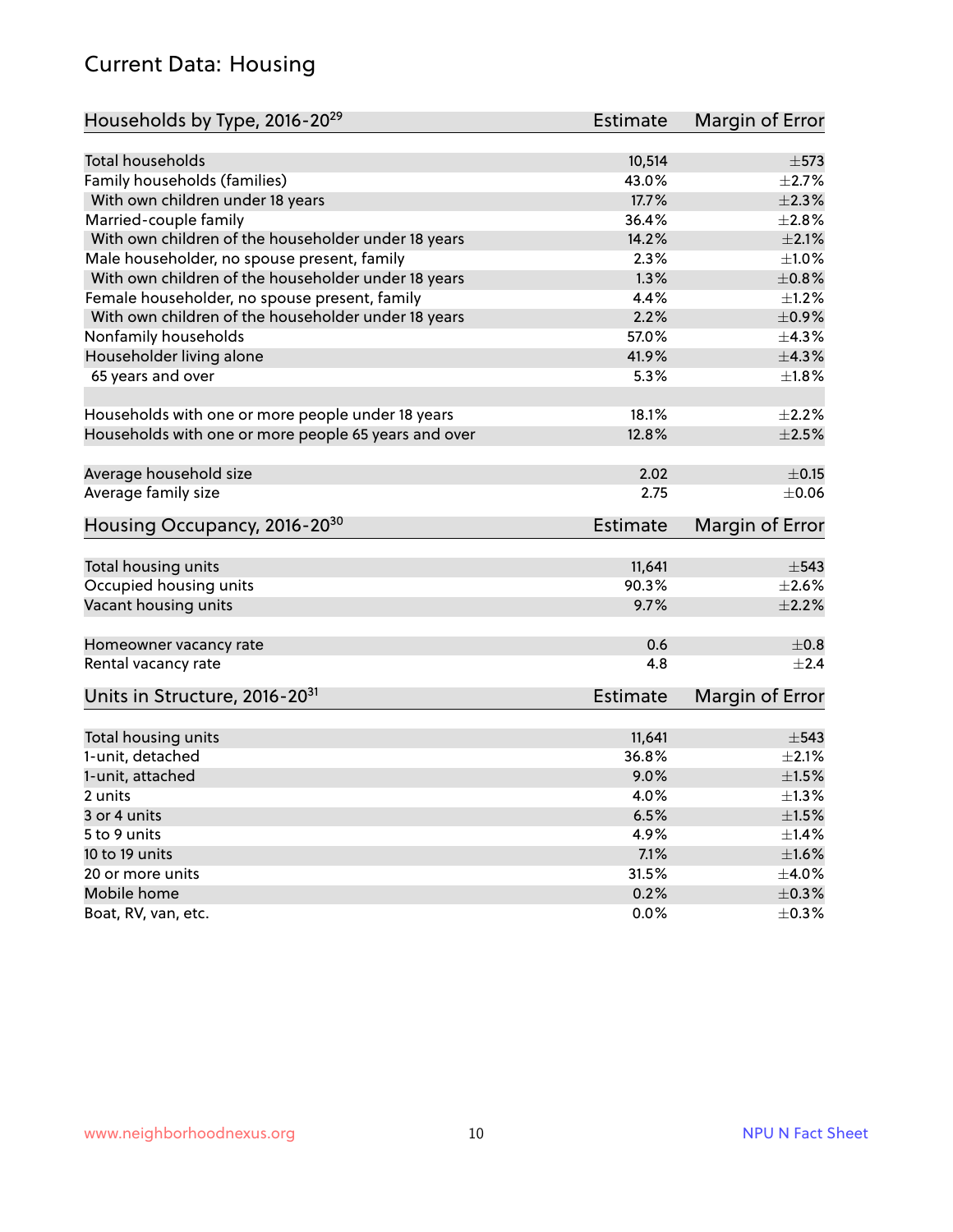#### Current Data: Housing, continued...

| Year Structure Built, 2016-20 <sup>32</sup>    | Estimate        | Margin of Error        |
|------------------------------------------------|-----------------|------------------------|
| Total housing units                            | 11,641          | $\pm$ 543              |
| Built 2014 or later                            | 11.1%           | $\pm 2.4\%$            |
| Built 2010 to 2013                             | 1.9%            | $\pm$ 0.9%             |
| Built 2000 to 2009                             | 17.9%           | $\pm 2.4\%$            |
| Built 1990 to 1999                             | 8.0%            | $\pm 2.6\%$            |
| Built 1980 to 1989                             | 3.9%            | $\pm1.0\%$             |
| Built 1970 to 1979                             | 2.7%            | $\pm 1.0\%$            |
| Built 1960 to 1969                             | 4.0%            | ±1.3%                  |
| Built 1950 to 1959                             | 5.7%            | $\pm$ 1.4%             |
| Built 1940 to 1949                             | 5.4%            | $\pm 1.2\%$            |
| Built 1939 or earlier                          | 39.3%           | $\pm 2.8\%$            |
| Housing Tenure, 2016-2033                      | <b>Estimate</b> | Margin of Error        |
| Occupied housing units                         | 10,514          | $\pm$ 573              |
| Owner-occupied                                 | 54.7%           | $\pm$ 1.8%             |
| Renter-occupied                                | 45.3%           | $\pm$ 4.2%             |
| Average household size of owner-occupied unit  | 2.28            | $\pm$ 0.07             |
| Average household size of renter-occupied unit | 1.70            | $\pm$ 0.26             |
| Residence 1 Year Ago, 2016-20 <sup>34</sup>    | <b>Estimate</b> | <b>Margin of Error</b> |
| Population 1 year and over                     | 21,021          | $\pm$ 1,134            |
| Same house                                     | 79.6%           | $\pm 3.0\%$            |
| Different house in the U.S.                    | 19.5%           | $\pm 2.6\%$            |
| Same county                                    | 9.9%            | $\pm 1.8\%$            |
| Different county                               | 9.6%            | $\pm 2.0\%$            |
| Same state                                     | 4.6%            | $\pm 1.1\%$            |
| Different state                                | 5.0%            | $\pm1.7\%$             |
| Abroad                                         | 0.9%            | $\pm$ 0.5%             |
| Value of Housing Unit, 2016-20 <sup>35</sup>   | <b>Estimate</b> | Margin of Error        |
| Owner-occupied units                           | 5,748           | $\pm 366$              |
| Less than \$50,000                             | 0.2%            | ±1.9%                  |
| \$50,000 to \$99,999                           | 0.1%            | $\pm 1.5\%$            |
| \$100,000 to \$149,999                         | 2.2%            | ±1.3%                  |
| \$150,000 to \$199,999                         | 6.9%            | $\pm 2.1\%$            |
| \$200,000 to \$299,999                         | 11.8%           | $\pm 2.9\%$            |
| \$300,000 to \$499,999                         | 28.5%           | $\pm$ 3.9%             |
| \$500,000 to \$999,999                         | 45.2%           | $\pm$ 4.1%             |
| \$1,000,000 or more                            | 5.1%            | $\pm 2.1\%$            |
| Mortgage Status, 2016-20 <sup>36</sup>         | <b>Estimate</b> | Margin of Error        |
| Owner-occupied units                           | 5,748           | $\pm 366$              |
| Housing units with a mortgage                  | 79.3%           | ±3.4%                  |

Housing units without a mortgage  $\pm 3.0\%$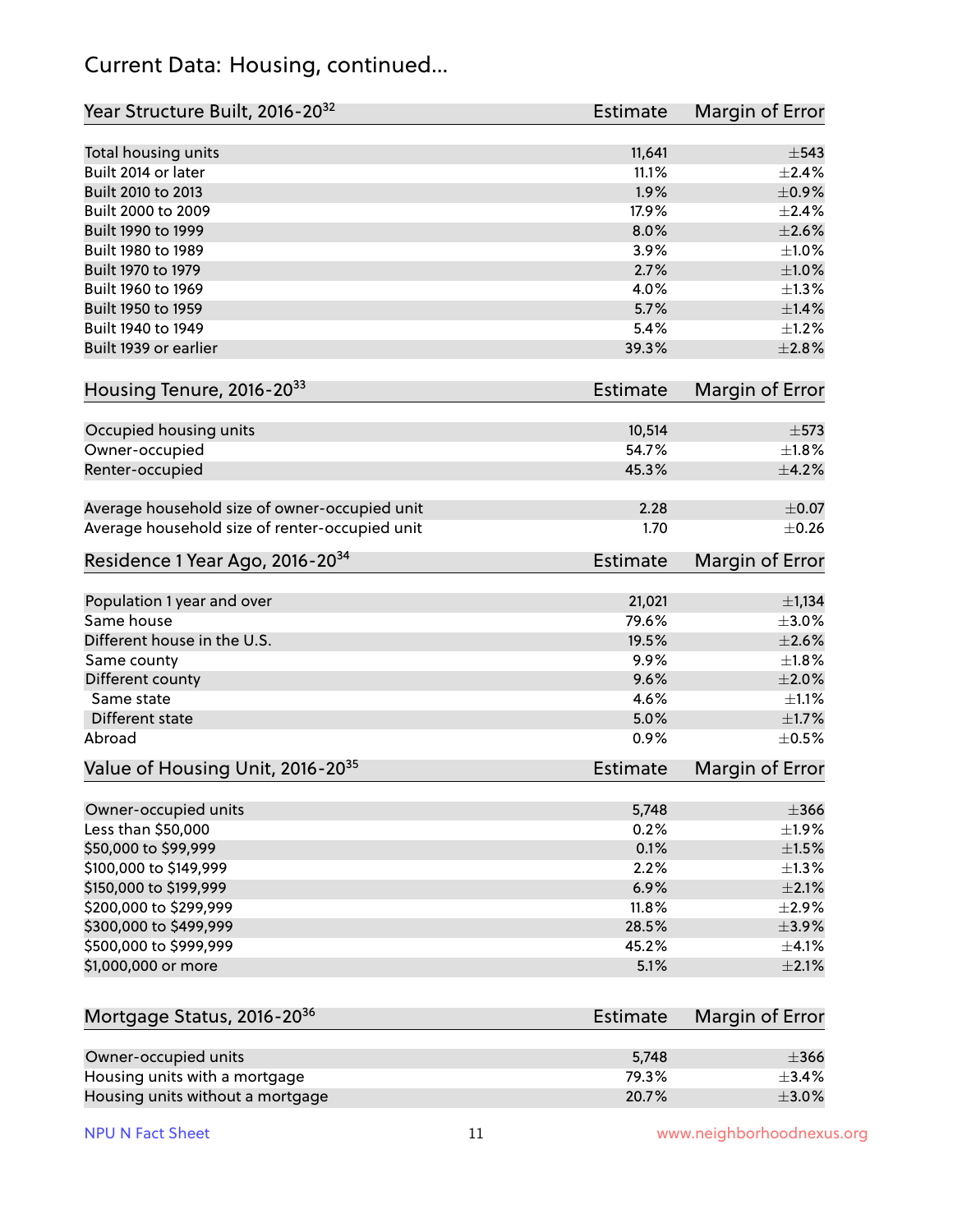## Current Data: Housing, continued...

| Selected Monthly Owner Costs, 2016-20 <sup>37</sup> | Estimate | Margin of Error |
|-----------------------------------------------------|----------|-----------------|
|                                                     |          |                 |
| Housing units with a mortgage                       | 4,559    | $\pm$ 351       |
| Less than \$300                                     | 0.0%     | $\pm 1.2\%$     |
| \$300 to \$499                                      | 0.0%     | $\pm$ 1.2%      |
| \$500 to \$999                                      | 2.4%     | $\pm 2.0\%$     |
| \$1,000 to \$1,499                                  | 16.0%    | ±4.3%           |
| \$1,500 to \$1,999                                  | 17.2%    | ±3.4%           |
| \$2,000 to \$2,999                                  | 29.2%    | $\pm 3.5\%$     |
| \$3,000 or more                                     | 35.2%    | $\pm$ 4.9%      |
|                                                     |          |                 |
| Median (dollars)                                    | \$2,492  | $\pm$ 94        |
|                                                     |          |                 |
| Housing units without a mortgage                    | 1,189    | $\pm$ 187       |
| Less than \$150                                     | 0.0%     | $\pm$ 4.6%      |
| \$150 to \$249                                      | 0.8%     | $\pm$ 4.6%      |
| \$250 to \$349                                      | 1.9%     | $\pm 4.5\%$     |
| \$350 to \$499                                      | 5.4%     | $\pm$ 5.0%      |
| \$500 to \$699                                      | 26.2%    | ±10.4%          |
| \$700 or more                                       | 65.7%    | $\pm$ 10.1%     |
|                                                     |          |                 |
| Median (dollars)                                    | \$856    | $\pm$ 45        |

| Selected Monthly Owner Costs as a Percentage of | Estimate | Margin of Error |
|-------------------------------------------------|----------|-----------------|
| Household Income, 2016-20 <sup>38</sup>         |          |                 |
|                                                 |          |                 |
| Housing units with a mortgage <sup>39</sup>     | 4,522    | $\pm$ 422       |
| Less than 20.0 percent                          | 56.4%    | $\pm$ 4.8%      |
| 20.0 to 24.9 percent                            | 16.5%    | $\pm$ 3.2%      |
| 25.0 to 29.9 percent                            | 8.9%     | $\pm 2.7\%$     |
| 30.0 to 34.9 percent                            | 5.2%     | $\pm 2.0\%$     |
| 35.0 percent or more                            | 13.1%    | $\pm$ 3.1%      |
|                                                 |          |                 |
| Housing units without a mortgage <sup>40</sup>  | 1,184    | $\pm 220$       |
| Less than 10.0 percent                          | 56.9%    | $\pm$ 9.0%      |
| 10.0 to 14.9 percent                            | 25.0%    | $\pm$ 5.9%      |
| 15.0 to 19.9 percent                            | 7.4%     | $\pm$ 4.2%      |
| 20.0 to 24.9 percent                            | $3.8\%$  | $\pm$ 3.5%      |
| 25.0 to 29.9 percent                            | 0.1%     | $\pm$ 3.3%      |
| 30.0 to 34.9 percent                            | 2.4%     | $\pm$ 4.1%      |
| 35.0 percent or more                            | 4.4%     | $\pm$ 6.0%      |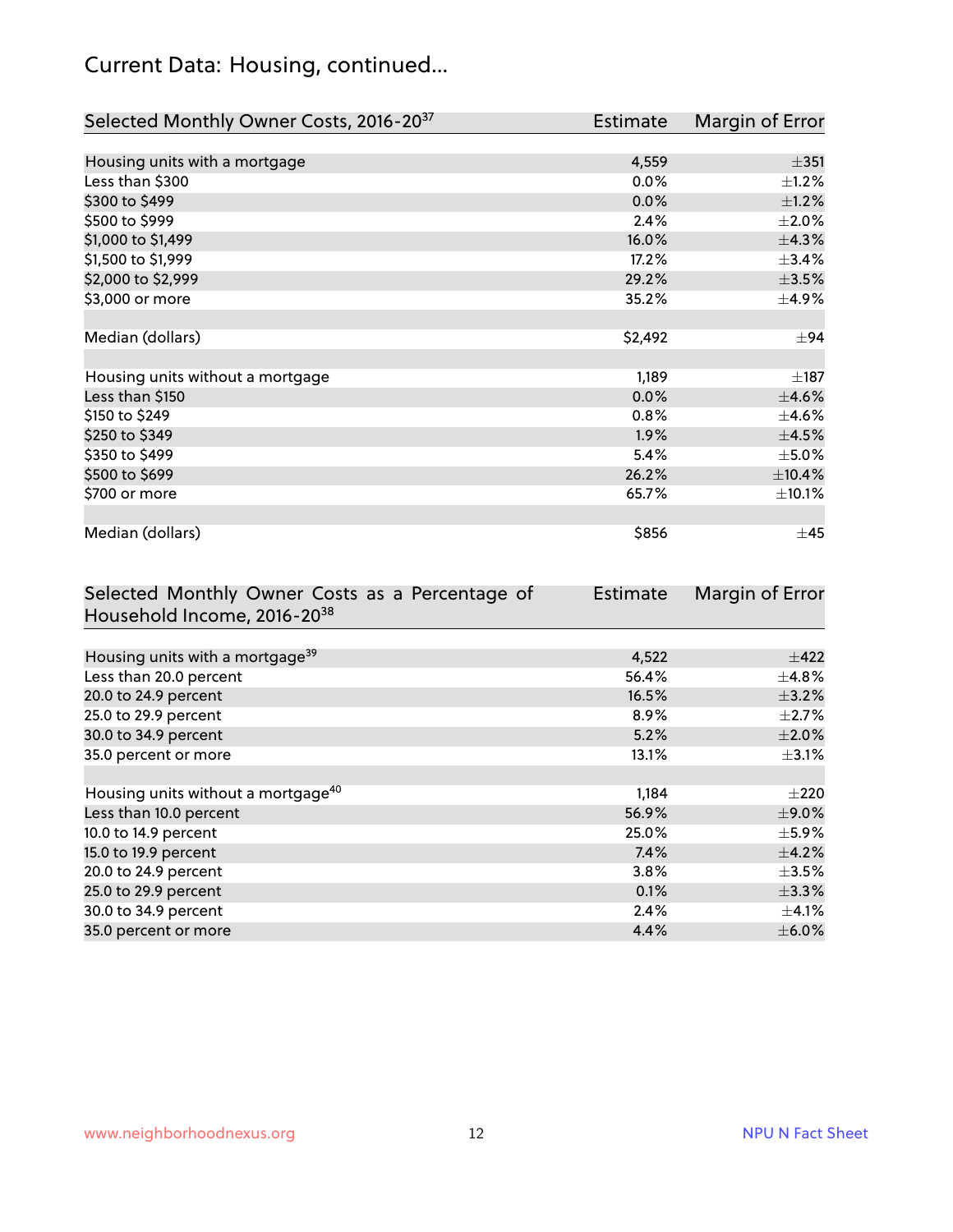#### Current Data: Housing, continued...

| Gross Rent, 2016-20 <sup>41</sup>               | Estimate | Margin of Error |
|-------------------------------------------------|----------|-----------------|
|                                                 |          |                 |
| Occupied units paying rent                      | 4,690    | $\pm$ 516       |
| Less than \$200                                 | 1.1%     | $\pm 1.7\%$     |
| \$200 to \$499                                  | 1.3%     | $\pm 2.3\%$     |
| \$500 to \$749                                  | 6.3%     | $\pm$ 6.1%      |
| \$750 to \$999                                  | 10.8%    | $\pm 3.6\%$     |
| \$1,000 to \$1,499                              | 35.6%    | $\pm$ 5.3%      |
| \$1,500 to \$1,999                              | 27.9%    | ±4.8%           |
| \$2,000 or more                                 | 17.0%    | $\pm$ 4.5%      |
| Median (dollars)                                | \$1,442  | $\pm$ 37        |
|                                                 |          |                 |
| No rent paid                                    | 75       | $\pm$ 59        |
|                                                 |          |                 |
| Gross Rent as a Percentage of Household Income, | Estimate | Margin of Error |
| $2016 - 20^{42}$                                |          |                 |
|                                                 |          |                 |
| Occupied units paying rent <sup>43</sup>        | 4,688    | $\pm$ 588       |
| Less than 15.0 percent                          | 21.7%    | $\pm$ 6.9%      |
| 15.0 to 19.9 percent                            | 17.7%    | $\pm 3.0\%$     |
| 20.0 to 24.9 percent                            | 17.5%    | $\pm$ 4.2%      |
| 25.0 to 29.9 percent                            | 13.6%    | $\pm$ 4.2%      |
| 30.0 to 34.9 percent                            | 4.8%     | $\pm$ 1.7%      |
| 35.0 percent or more                            | 24.6%    | $\pm$ 5.7%      |

## Current Data: Transportation

| Commuting to Work, 2016-20 <sup>44</sup>  | Estimate | Margin of Error |
|-------------------------------------------|----------|-----------------|
|                                           |          |                 |
| Workers 16 years and over                 | 14,819   | $\pm$ 902       |
| Car, truck, or van - drove alone          | 60.3%    | $\pm 1.9\%$     |
| Car, truck, or van - carpooled            | 6.6%     | $\pm$ 2.4%      |
| Public transportation (excluding taxicab) | 7.6%     | $+2.4%$         |
| Walked                                    | 3.2%     | $\pm 1.1\%$     |
| Other means                               | 5.3%     | $\pm 1.5\%$     |
| Worked at home                            | 16.9%    | $\pm 2.5\%$     |
|                                           |          |                 |
| Mean travel time to work (minutes)        | 26.8     | ±1.9            |

| Access to a Vehicle, 2016-20 <sup>45</sup> | Estimate | Margin of Error |
|--------------------------------------------|----------|-----------------|
|                                            |          |                 |
| Occupied housing units                     | 10,514   | $\pm$ 573       |
| No vehicles available                      | 7.3%     | $+3.1%$         |
| 1 vehicle available                        | 44.2%    | $\pm$ 3.7%      |
| 2 vehicles available                       | 40.1%    | $\pm$ 3.0%      |
| 3 or more vehicles available               | 8.5%     | ±1.9%           |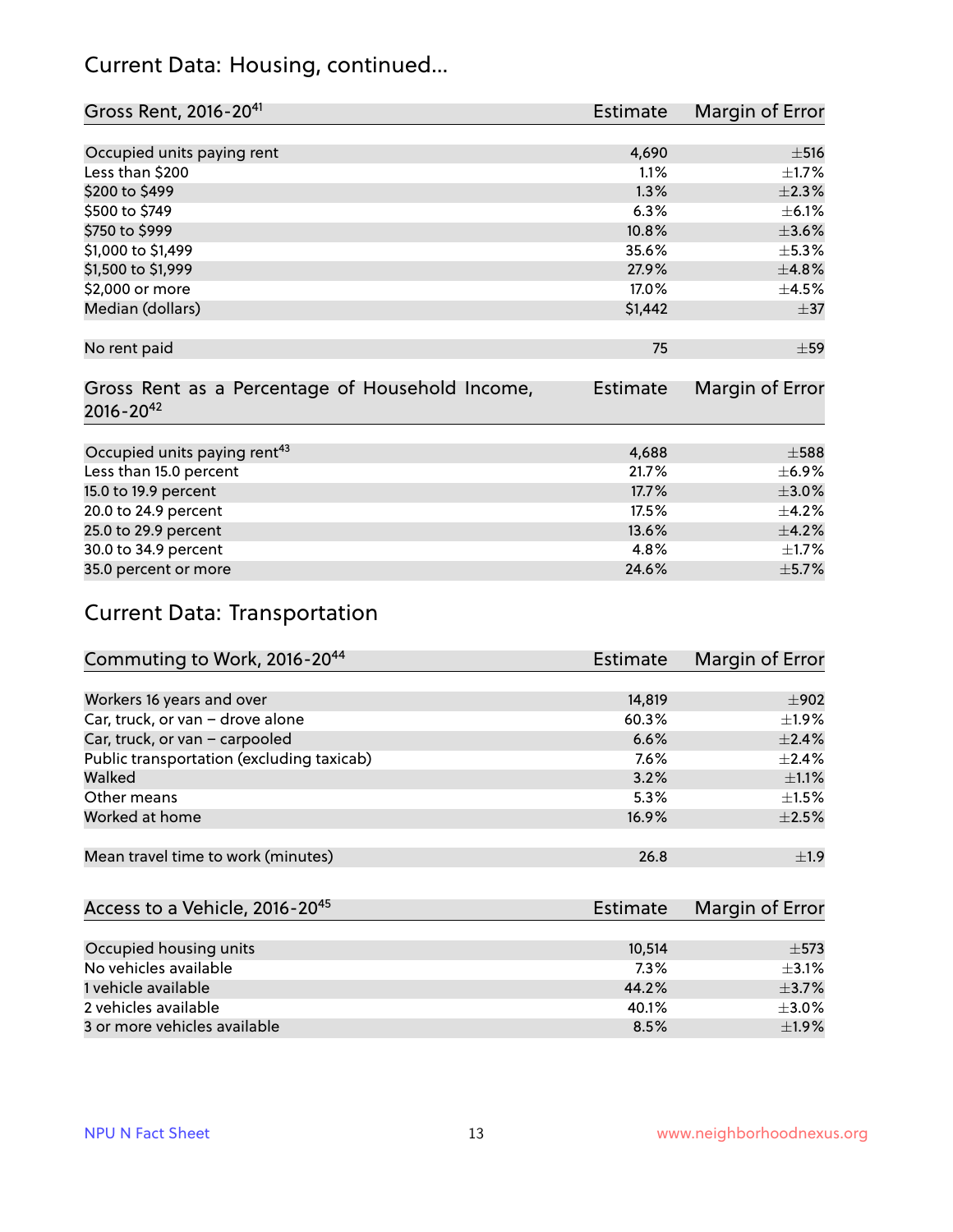#### Current Data: Health

| Health Insurance coverage, 2016-2046                    | <b>Estimate</b> | Margin of Error |
|---------------------------------------------------------|-----------------|-----------------|
|                                                         |                 |                 |
| Civilian Noninstitutionalized Population                | 21,296          | $\pm$ 1,141     |
| With health insurance coverage                          | 95.5%           | $\pm$ 7.1%      |
| With private health insurance coverage                  | 89.7%           | ±6.8%           |
| With public health coverage                             | 11.3%           | $\pm 2.0\%$     |
| No health insurance coverage                            | 4.5%            | $\pm 1.3\%$     |
| Civilian Noninstitutionalized Population Under 19 years | 3,263           | ±3,263          |
| No health insurance coverage                            | 2.2%            | $\pm 2.5\%$     |
|                                                         |                 |                 |
| Civilian Noninstitutionalized Population 19 to 64 years | 16,274          | $\pm$ 922       |
| In labor force:                                         | 14,837          | $\pm$ 876       |
| Employed:                                               | 14,355          | $\pm$ 838       |
| With health insurance coverage                          | 95.3%           | $\pm$ 1.3%      |
| With private health insurance coverage                  | 94.7%           | ±1.4%           |
| With public coverage                                    | 1.0%            | $\pm$ 0.6%      |
| No health insurance coverage                            | 4.7%            | $\pm1.6\%$      |
|                                                         |                 |                 |
| Unemployed:                                             | 482             | $\pm$ 838       |
| With health insurance coverage                          | 76.0%           | ±29.7%          |
| With private health insurance coverage                  | 63.1%           | ±34.7%          |
| With public coverage                                    | 15.7%           | ±13.1%          |
| No health insurance coverage                            | 24.0%           | $\pm$ 9.3%      |
|                                                         |                 |                 |
| Not in labor force:                                     | 1,437           | $\pm 255$       |
| With health insurance coverage                          | 93.1%           | $\pm$ 5.0%      |
| With private health insurance coverage                  | 78.8%           | $\pm$ 8.1%      |
| With public coverage                                    | 17.6%           | $\pm$ 6.4%      |
| No health insurance coverage                            | 6.9%            | $\pm$ 5.3%      |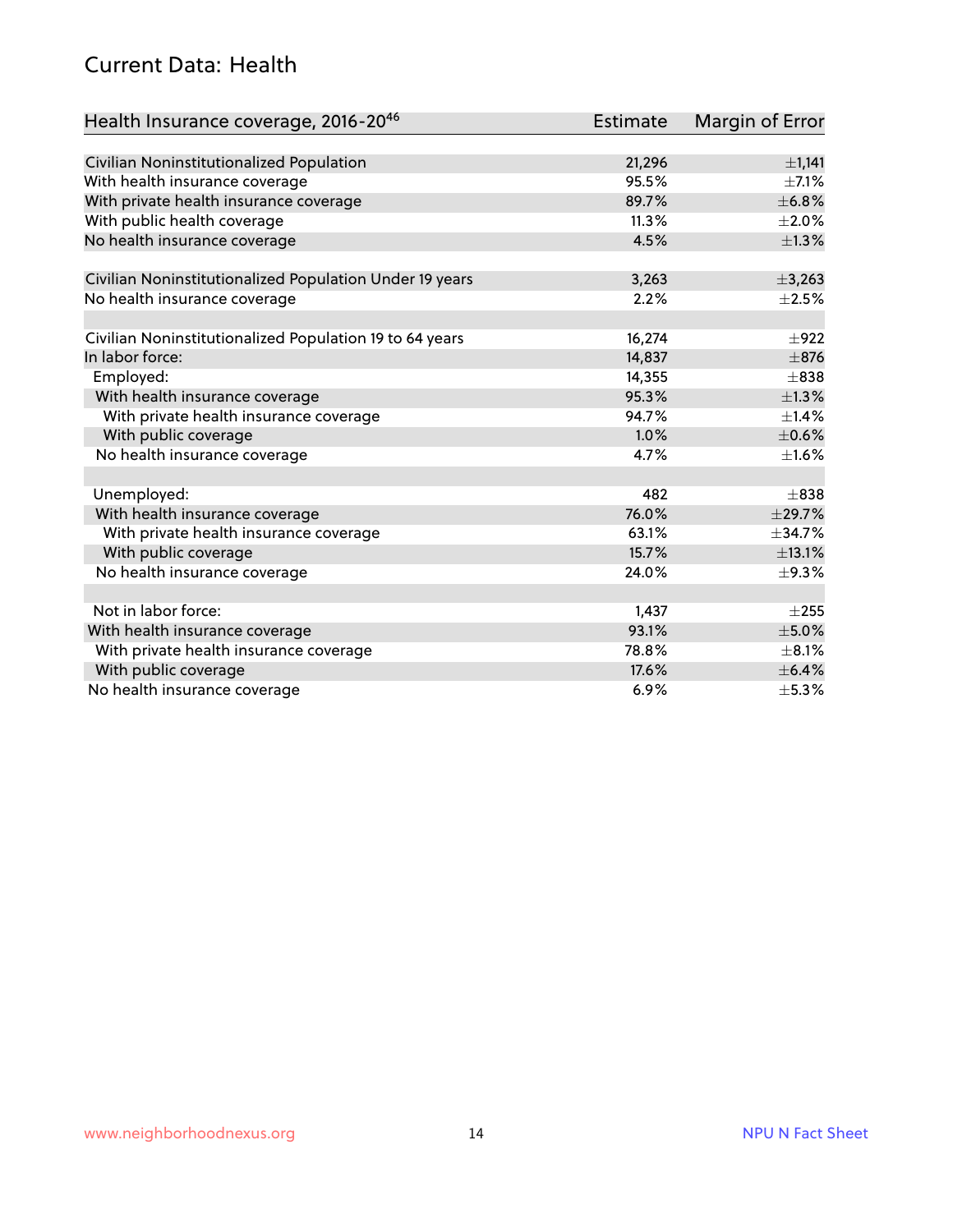#### Notes:

- 1. Source: U.S. Census Bureau, Decennial Census 2000, SF1 tables P8, P12; American Community Survey, tables B01001, B03002
- 2. This category includes Pacific Islanders, Native Americans and Alaska Natives, people who identify as some other race, and those who identify as bi/multi racial.
- 3. Source: U.S. Census Bureau, Decennial Census 2000, SF1 tables P15, P16, P18, P19; American Community Survey, tables B11001, B11005, B11003
- 4. Source: U.S. Census Bureau, Decennial Census 2000, SF3 table P37; American Community Survey, table B15002
- 5. Source: U.S. Census Bureau, Longitudinal Employer-Household Dynamics Residential Area Characteristics, Table JT01 (Primary Jobs); Workplace Area Characteristics, Table JT00 (All Jobs)
- 6. Source: U.S. Census Bureau, Decennial Census 2000, SF3 tables P52, P87; American Community Survey, tables B19001, B17001
- 7. Source: U.S. Census Bureau, Decennial Census 2000, SF1 tables H3, H4; American Community Survey, tables B25002, B25009
- 8. Source: U.S. Census Bureau, Decennial Census 2000, SF3 table H44; American Community Survey, tables B25044
- 9. Source: Atlanta Police Department, COBRA; U.S. Census Bureau, American Community Survey, table B01001
- 10. Source: U.S. Census Bureau, American Community Survey, table B01001
- 11. Source: U.S. Census Bureau, American Community Survey, table B03002
- 12. Source: U.S. Census Bureau, American Community Survey, table B05002
- 13. Source: U.S. Census Bureau, American Community Survey, table B05003
- 14. Source: U.S. Census Bureau, American Community Survey, tables B19001, B19025, B19051, B19061, B19055, B19065, B19059, B19069, B19056, B19066, B19057, B19067, B22001, B19101, B19127
- 15. Source: U.S. Census Bureau, American Community Survey, tables B19201, B19214, B20017, B19313
- 16. Source: U.S. Census Bureau, American Community Survey, table B17010
- 17. Source: U.S. Census Bureau, American Community Survey, tables B17001, B17006, B17021, B17007. Table totals may be lower than the total population, as they are based on the population for whom poverty status is determined.
- 18. Source: U.S. Census Bureau, American Community Survey, B17001H, B17001B, B17001D, B17001I. Table totals may be lower than the total population, as they are based on the population for whom poverty status is determined.
- 19. Source: U.S. Census Bureau, American Community Survey, tables B23001, B23008
- 20. Source: U.S. Census Bureau, American Community Survey, table C24030
- 21. Source: U.S. Census Bureau, American Community Survey, table C24010
- 22. Source: U.S. Census Bureau, American Community Survey, table B24080
- 23. Source: U.S. Census Bureau, Longitudinal Employer-Household Dynamics Origin-Destination Data, Tables JT00 Main and JT00 Aux
- 24. Source: U.S. Census Bureau, Longitudinal Employer-Household Dynamics Origin-Destination Data, Tables JT00 Main and JT00 Aux
- 25. Source: U.S. Census Bureau, Longitudinal Employer-Household Dynamics Origin-Destination Data, Tables JT00 Main and JT00 Aux
- 26. Source: U.S. Census Bureau, Longitudinal Employer-Household Dynamics Origin-Destination Data, Tables JT00 Main and JT00 Aux
- 27. Source: U.S. Census Bureau, American Community Survey, table B14001
- 28. Source: U.S. Census Bureau, American Community Survey, table B15002
- 29. Source: U.S. Census Bureau, American Community Survey, tables B11001, B11003, B11007, B11005, B09019
- 30. Source: U.S. Census Bureau, American Community Survey, tables B25002, B25003, B25004
- 31. Source: U.S. Census Bureau, American Community Survey, table B25024
- 32. Source: U.S. Census Bureau, American Community Survey, table B25034
- 33. Source: U.S. Census Bureau, American Community Survey, tables B25009, B25008, B25003
- 34. Source: U.S. Census Bureau, American Community Survey, table B07003
- 35. Source: U.S. Census Bureau, American Community Survey, table B25075. This value is self-reported and may differ from home values as determined by the County Tax Assessor.
- 36. Source: U.S. Census Bureau, American Community Survey, table B25081
- 37. Source: U.S. Census Bureau, American Community Survey, table B25087
- 38. Source: U.S. Census Bureau, American Community Survey, table B25091
- 39. Excludes units where Selected Monthly Owner Costs as a Percentage of Income cannot be computed.
- 40. Excludes units where Selected Monthly Owner Costs as a Percentage of Income cannot be computed.
- 41. Source: U.S. Census Bureau, American Community Survey, table B25063
- 42. Source: U.S. Census Bureau, American Community Survey, table B25070
- 43. Excludes units where Gross Rent as a Percentage of Income cannot be computed.
- 44. Source: U.S. Census Bureau, American Community Survey, tables B08101, B08013
- 45. Source: U.S. Census Bureau, American Community Survey, table B25044
- 46. Source: U.S. Census Bureau, American Community Survey, tables B18135, B27011

The dagger (†) symbol denotes values that cannot be computed.